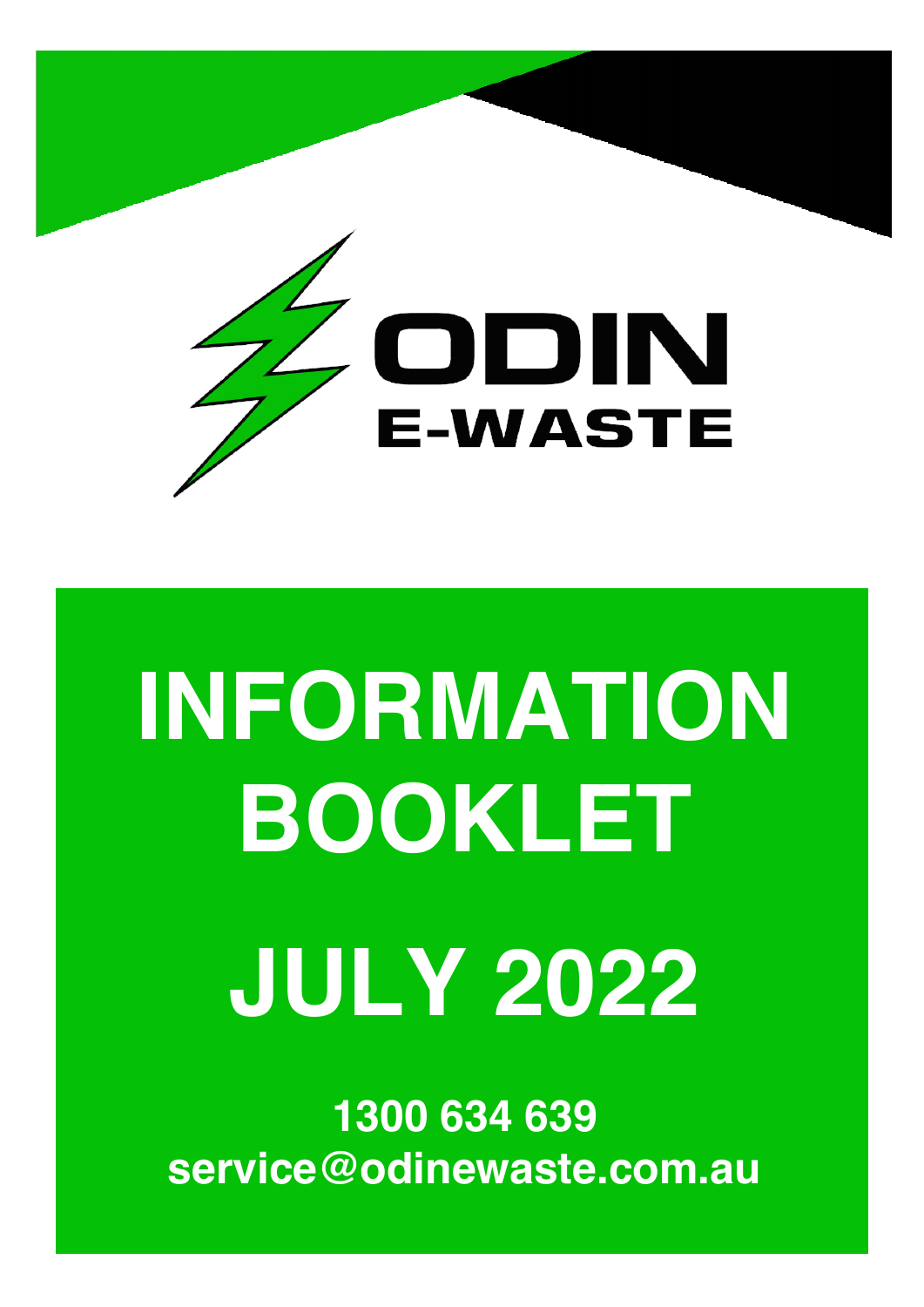# **TABLE OF CONTENTS**

|                                                                                                                                                                                                                                     | SECTION A - WHO IS ODIN E-WASTE? - 2                                                                                                                                                                                           |   |  |  |
|-------------------------------------------------------------------------------------------------------------------------------------------------------------------------------------------------------------------------------------|--------------------------------------------------------------------------------------------------------------------------------------------------------------------------------------------------------------------------------|---|--|--|
|                                                                                                                                                                                                                                     | SECTION B - WHAT IS E-WASTE AND WHAT IS ACCEPTED? —— 3                                                                                                                                                                         |   |  |  |
| <b>B.1</b>                                                                                                                                                                                                                          | Items that are accepted as E-Waste include, but are not limited to: - 2                                                                                                                                                        |   |  |  |
|                                                                                                                                                                                                                                     | B.2 General Rubbish & Other Items Not Accepted Surcharge: • 3                                                                                                                                                                  |   |  |  |
|                                                                                                                                                                                                                                     |                                                                                                                                                                                                                                |   |  |  |
|                                                                                                                                                                                                                                     |                                                                                                                                                                                                                                |   |  |  |
| D.1                                                                                                                                                                                                                                 | E-Waste Pick-Ups: - 3-4                                                                                                                                                                                                        |   |  |  |
|                                                                                                                                                                                                                                     | D.2 E-Waste Drop-Offs: - 4                                                                                                                                                                                                     |   |  |  |
| <b>D.3</b>                                                                                                                                                                                                                          | Battery Recycling: - 5                                                                                                                                                                                                         |   |  |  |
| D.4                                                                                                                                                                                                                                 | Data Destruction: - 5-6                                                                                                                                                                                                        |   |  |  |
| <b>D.5</b>                                                                                                                                                                                                                          |                                                                                                                                                                                                                                |   |  |  |
| <b>D.6</b>                                                                                                                                                                                                                          | Additional E-Waste Costs: - 6                                                                                                                                                                                                  |   |  |  |
| D.7                                                                                                                                                                                                                                 | Metal Recycling: <u>- Alexander Communication</u> of The Metal Recycling:                                                                                                                                                      |   |  |  |
| D.8                                                                                                                                                                                                                                 | Used Ink & Toner Cartridge Recycling: - The Context of the Cartridge Recycling:                                                                                                                                                |   |  |  |
| <b>D.9</b>                                                                                                                                                                                                                          | Hard Rubbish Collection & Recycling: - The Manuscripture of the Manuscripture of the Manuscripture of the Manuscripture of the Manuscripture of the Manuscripture of the Manuscripture of the Manuscripture of the Manuscriptu | 8 |  |  |
| SECTION E - BILLING STRCTURE - THE SECTION OF A SECTION CONTROL STREET OF A SECTION OF A SECTION OF A SECTION OF A SECTION OF A SECTION OF A SECTION OF A SECTION OF A SECTION OF A SECTION OF A SECTION OF A SECTION OF A SEC<br>8 |                                                                                                                                                                                                                                |   |  |  |
| SECTION F - CONTACT INFORMATION ————————————<br>-9                                                                                                                                                                                  |                                                                                                                                                                                                                                |   |  |  |



1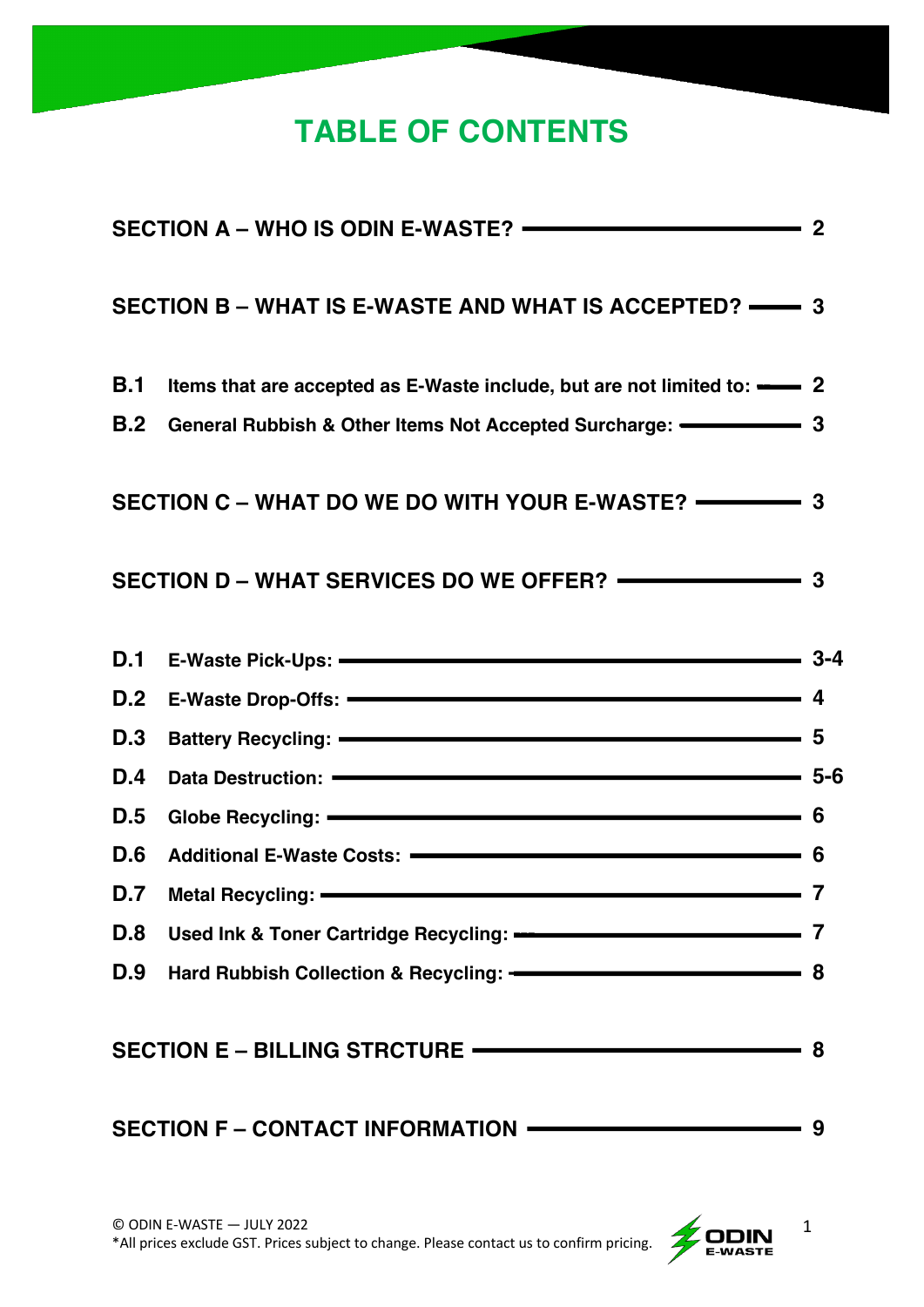### **SECTION A – WHO IS ODIN E-WASTE?**

Odin E-Waste is a free electronics and metal recycling service, based in Carrum Downs, Victoria and servicing the Melbourne CBD & South-Eastern Suburbs. At Odin E-Waste, we collect all old and new, working and broken, electronic and metal items, that are no longer required by everyday consumers and large companies and either repurpose and resell them, or separate all components and responsibly recycle every last piece.

Electronic Waste, often referred to as E-Waste, is a newly established waste stream with up to three times faster growth than general household waste in Australia. As of July 1, 2019, E-Waste will be banned from Victorian landfills under the government's new Waste Management Policy. Buildings that use a certified E-Waste recycler, can also benefit from a positive NABERS rating. Odin E-Waste is ISO 9001 certified and is currently in the process of acquiring AS 5377 accreditations.

#### **SECTION B – WHAT IS E-WASTE AND WHAT IS ACCEPTED?**

Electronic Waste, better known as E-Waste, is a term for electronics that have become unwanted, no longer work as originally intended or have simply become obsolete. Most devices considered as E-Waste are believed to have reached the end of their useful life cycle, however a lot of these devices are still in a good working condition and can be reused or repurposed.

Due to the ever-growing need for the latest and greatest in new technologies, devices such as TV's, Mobile Phones & Computers that were once considered to be the best on the market, can quite quickly become obsolete. When these 3-5-year-old devices are upgraded, they are best to be resold, as in most cases the device is still fully functional and can benefit somebody else.

#### **B.1 Items that are accepted as E-Waste include, but are not limited to:**

| <b>COMPUTERS</b>   | <b>DVD/VCR PLAYERS</b>       |
|--------------------|------------------------------|
| <b>LAPTOPS</b>     | <b>TELEPHONES</b>            |
| <b>FRIDGES</b>     | <b>MOBILE PHONES</b>         |
| <b>PRINTERS</b>    | <b>COMPUTER PERIPHERALS</b>  |
| <b>MICROWAVES</b>  | ALL COMPUTER CABLES          |
| <b>TELEVISIONS</b> | <b>OTHER DIGITAL DEVICES</b> |
| <b>STEREOS</b>     | NEW PACKAGED INK CARTRIDGES  |
| <b>MONITORS</b>    | <b>LARGE ULAB BATTERIES</b>  |

© ODIN E-WASTE — JULY 2022 \*All prices exclude GST. Prices subject to change. Please contact us to confirm pricing.

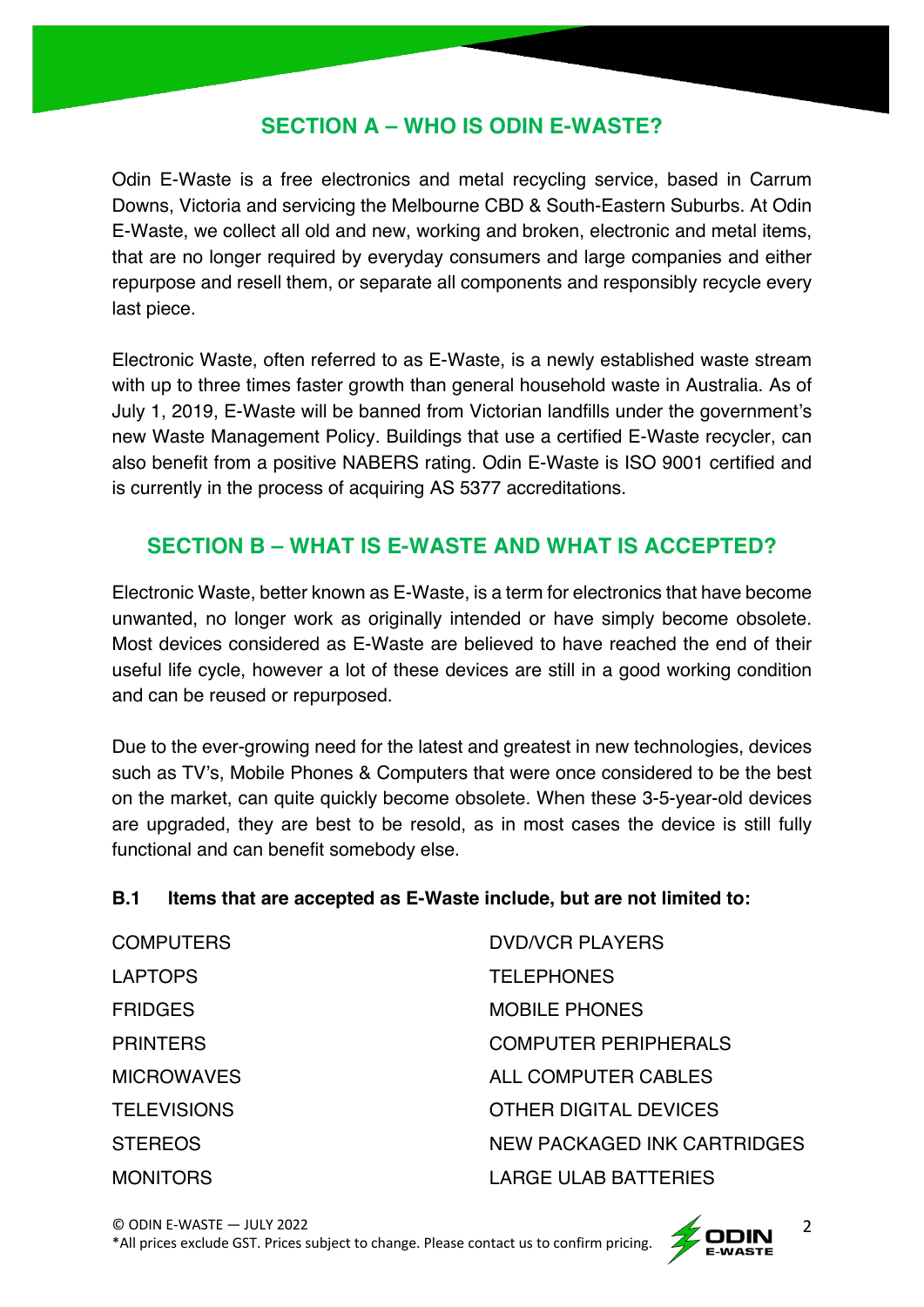#### **B.2 General Rubbish & Hazardous Items Surcharge:**

If there is General Rubbish (coffee cups, stationary, etc) or other items such as clothing and bags, found inside the E-Waste bin, this will be charged at \$3\* per kg.

Hazardous Chemicals, including used ink cartridges and waste toner cartridges are not to be placed or emptied inside the E-Waste bin. If any hazardous chemicals are found inside the bin during sorting, these will be charged at \$20\* per kg.

# **SECTION C – WHAT DO WE DO WITH YOUR E-WASTE?**

All E-Waste is collected from site and transported back to our factories in Carrum Downs. The collected E-Waste is then weighed and entered into a spreadsheet, which generates a certificate that can be emailed to the customer. This certificate gives a breakdown of the materials recycled, reused and how much has gone into landfill (if any). If you're company has certain requirements that need to be meet when it comes to reporting, we will work with you, to best customise our reporting process to suit your needs. For devices with Hard Drives, these drives are instantly removed, and the data is destroyed.

Once all E-Waste has gone through the above steps, it is sorted into 2 categories 'Working Items' and 'End of Life Items'. Items in the 'Working' category are tested, cleaned and re-sold through our online store. Items in the 'End of Life' category are disassembled with individual components separated. These components can include, metals, plastics, circuit boards and many more. The sorted components are then picked up or dropped off with ISO 14001 and ISO 9001 accredited recyclers, who will further breakdown the components, to be reused in new pieces of technology.

# **SECTION D – WHAT SERVICES DO WE OFFER?**

#### **D.1 E-Waste Pick-Up Options:**

- One-Off Collections: For a one-time pick-up of e-waste that is stacked and ready for collection. This can include any items in the services we provide.
- Temporary AdHoc Bin Service: E-Waste bins can be supplied for a limited service (less than 3 months).
- Permanent AdHoc Bin Service: For locations with a continues turn-over of E-Waste (bin/s onsite for a minimum of three months), we can provide our 240 litre and 660 litre bins, for an easy onsite location to collect your E-Waste.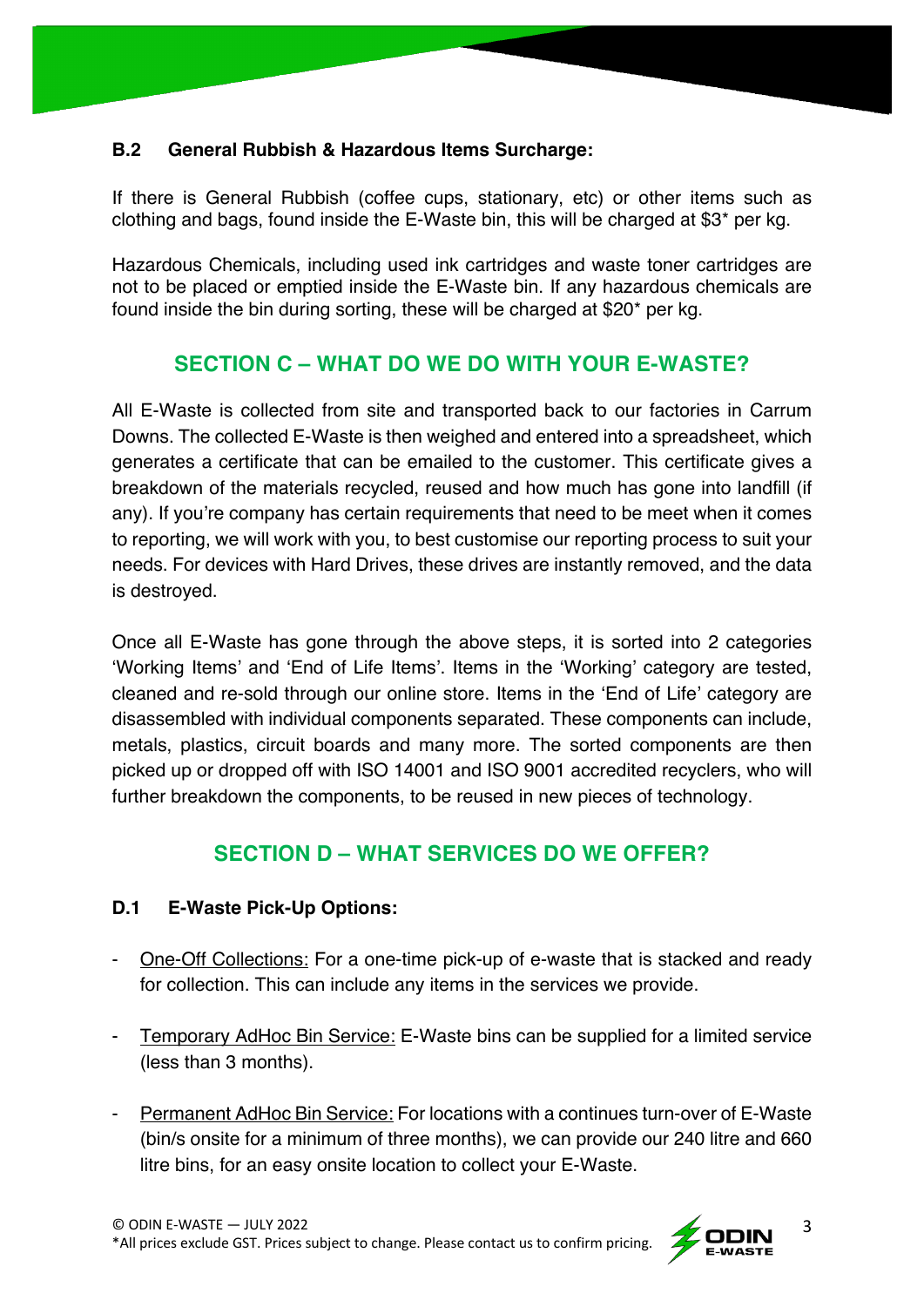#### **Pricing:**

One-Off Collections:

- Starting From: \$30\*^
- Prices vary depending on the quantity, types of items and location of collection.
- Please contact us for more information on what items may reduce this cost.

Temporary AdHoc Bin Service:

- Account Setup & Bin Delivery Starting From: \$50\*^.
- All Bin Swap-Overs & Final Collection Starting From: \$50\*^ each.
- Weekly Bin Rental: \$15\* per bin, per week.

#### Permanent AdHoc Bin Service (Customers with 1x 240L or 1x 660L Bin):

- Account Setup & Bin Delivery Starting From: \$50\*^.
- Weekly Bin Rental: \$5\* per bin, per week.
- Swap-Over Fee: \$20\*^ per 240L bin and/or \$30\*^ per 660L.
- Invoices are sent out monthly. Please see page 8 for more information.
- Please note, we do not collect bins on specific dates. When a bin is full, please visit www.tinyurl.com/odinpickup to submit your pick-up request.

Additional Bins (Supplied by Odin E-Waste on a Permanent Basis):

- Account Editing & Bin Delivery Starting From: \$50\*^.
- Weekly Bin Rental: \$15\* per bin, per week.
- Swap-Over Fee: \$20\*^ per 240L bin and/or \$30\*^ per 660L.

Additional Bins (Supplied by Customer):

- Collection Fee: \$20\*^ per 240L and/or \$30\*^ per 660L (with collection of Odin Bin)
- Collection Fee Starting From: \$50<sup>\*</sup> (for collection of just customer supplied bin/s)
- Delivery Fee Starting From: \$50<sup>\*^</sup> (for return of emptied bins).

Additional Items:

- For items that are too bulky to fit inside of an e-waste bin, or require a separate pick-up, please contact us with an image/s of the item/s to be collected, and we will provide you with a quote on how much this will cost.

#### **D.2 E-Waste Drop-Offs:**

- FREE DROP-OFF is available for majority of electrical items at our Carrum Downs factory – Factory 7, 4 Amayla Crescent, Carrum Downs, VIC, 3201. Drop-Offs can be made during our opening hours of 8:30am to 4:00pm, Monday to Friday.

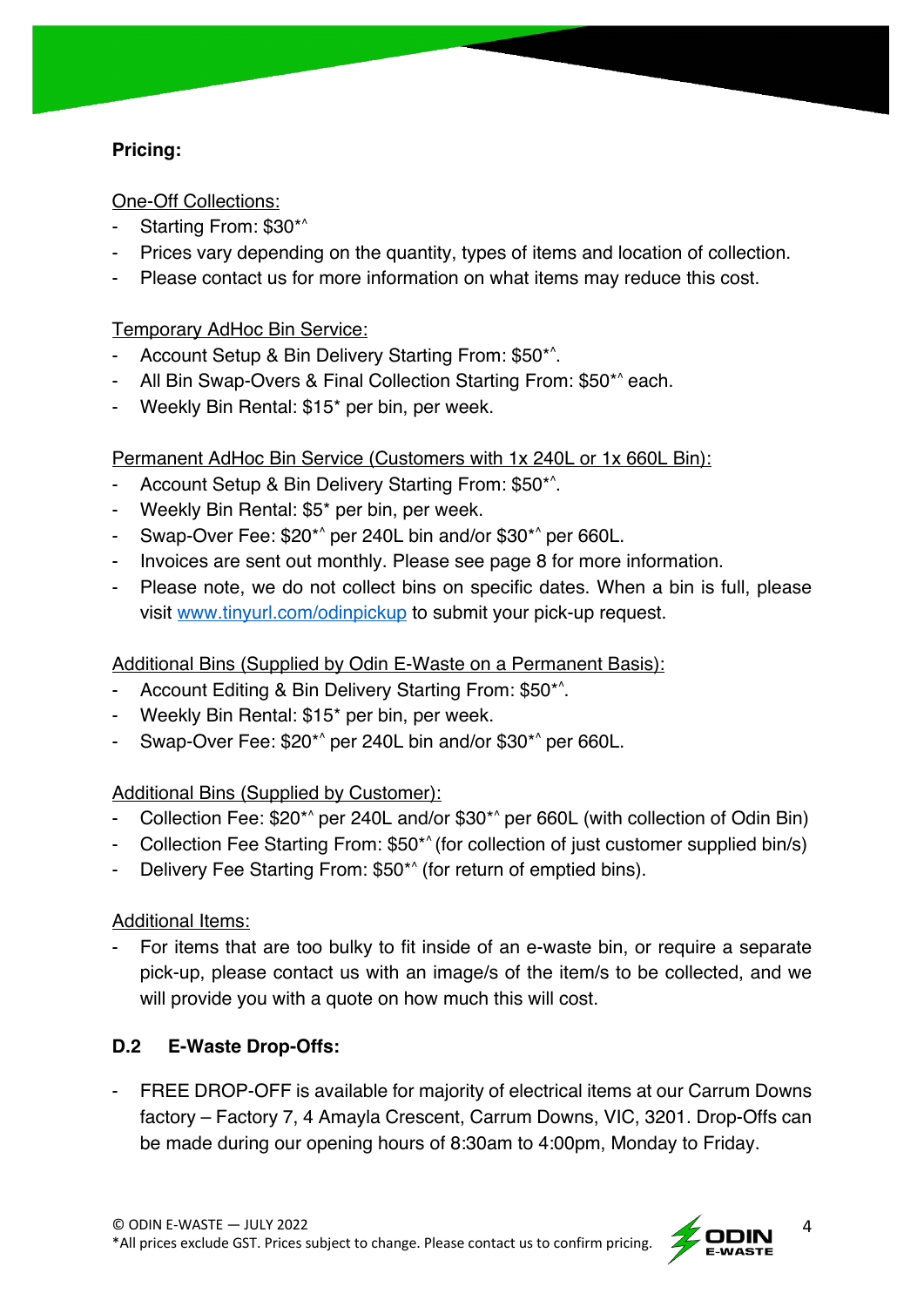#### **D.3 Battery Recycling:**

Odin E-Waste provides customers with an easy and environmentally friendly solution to recycle their old household & work place batteries. These include single-use Alkaline and Rechargeable AA, AAA, C, D, and similar batteries. We also accept Li-Ion batteries, which are normally found in rechargeable electronics, such as smartphones and laptops and ULAB batteries that you will find in a car and UPS.

#### **Prices:**

- $$5^{\ast}$$  per kg For batteries that are pre-sorted and not mixed with other e-waste.
- \$50\* For each full 5-litre bucket collection with an E-Waste Bin Collection (this is equivalent to the above \$5\* per kg).
- $$50^{\star}$ <sup> $\sim$ </sup> The delivery of a 5-litre bucket/s starts from \$50<sup>\*</sup> when delivered on its own and may vary depending on location. Collection is FREE\* with a pick-up of E-Waste or starts at \$50<sup>\*^</sup> if being collected on its own.
- **Please Note:** 'ULAB' Batteries such as those found in a Car or UPS are collected FREE of charge. Batteries that are 'NON-ULAB' such as Rechargeable AA, AAA, Lithium-Ion (Phone/Laptop) & Button Cell Batteries may incur an additional fee.
- **Please Note:** A fee of \$10<sup>\*</sup> will be charged per kilogram for batteries that are not sorted and/or are found in our regular E-Waste bin/s.

#### **D.4 Data Destruction:**

Odin E-Waste provides customers with an easy and secure way to dispose of their digital data. All Hard Disk Drives (HDD), Solid State Drives (SSD) and other forms of digital storage devices, including portable Flash Drives (USB's), SD Cards and CD's, are securely wiped once they are sorted in our factory. If your company requires extra data protection, we are able to physically destroy each storage device. This service will also provide you with a certificate of data destruction.

#### **Prices:**

- Secure Software Based Data Destruction *FREE\* (No Certificate Provided) or \$20\* for Non-NAID Certificate.*



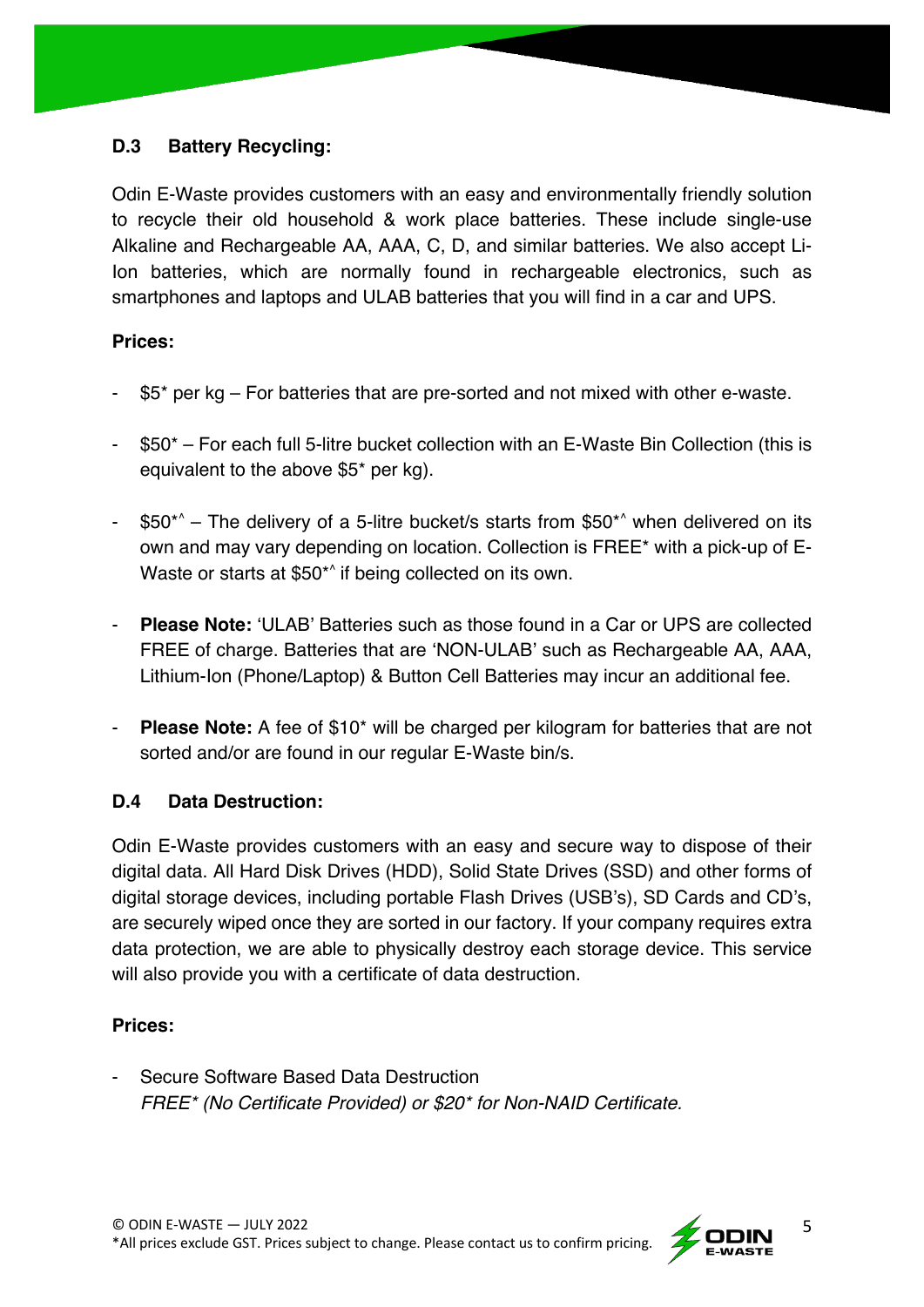- Physical Data Destruction of HDD's, SSD's, USB's, etc. *(With Non-NAID Data Destruction Certificate) \$7.50\* per device or \$5\* for 21+ (With NAID Data Destruction Certificate) \$27.50\* per device*
- Physical Data Destruction of CD's & VHS Tapes (strictly no packaging). *(With Non-NAID Certificate) \$3\* per kg plus \$1.50\* per kg for plastic covers. (With NAID Data Destruction Certificate) \$7.50\* per kg Minimum 40kg.*

#### **D.5 Globe Recycling:**

Odin E-Waste is proud to introduce our globe recycling service. We accept all globes from downlights and screw-in household bulbs to long fluorescent tubes. If globes are being placed into our e-waste bins, please ensure that they are placed inside of a box and are not loose inside the bin. This is to ensure our employees safety, when handling the globes and prevents exposure to glass cuts and exposed.

#### **Prices:**

- $$7.50^*$  p/kg Recycling Fee
- \$3\* p/kg Sorting / De-globing Fee (No sorting fee will be applied if globes are already sorted into boxes and have been removed from light fittings).
- Collection Fee is FREE<sup>\*</sup> with a collection of E-Waste or starts at \$50<sup>\*^</sup> if being collected on their own.

#### **D.6 Additional E-Waste Costs:**

For most of the E-Waste accepted, the price to recycle these is included in the collection or bin rental costs. Some items however will require an additional charge to cover the recycling process.

#### **Prices:**

- Fridges & Freezes: \$25\* per unit to cover the degassing process.
- Medium/Large Printers: \$30\* per unit. Free-Standing Photocopiers: \$50\* per unit.
- Any other items not mentioned may be subject to charge on a case-by-case basis.

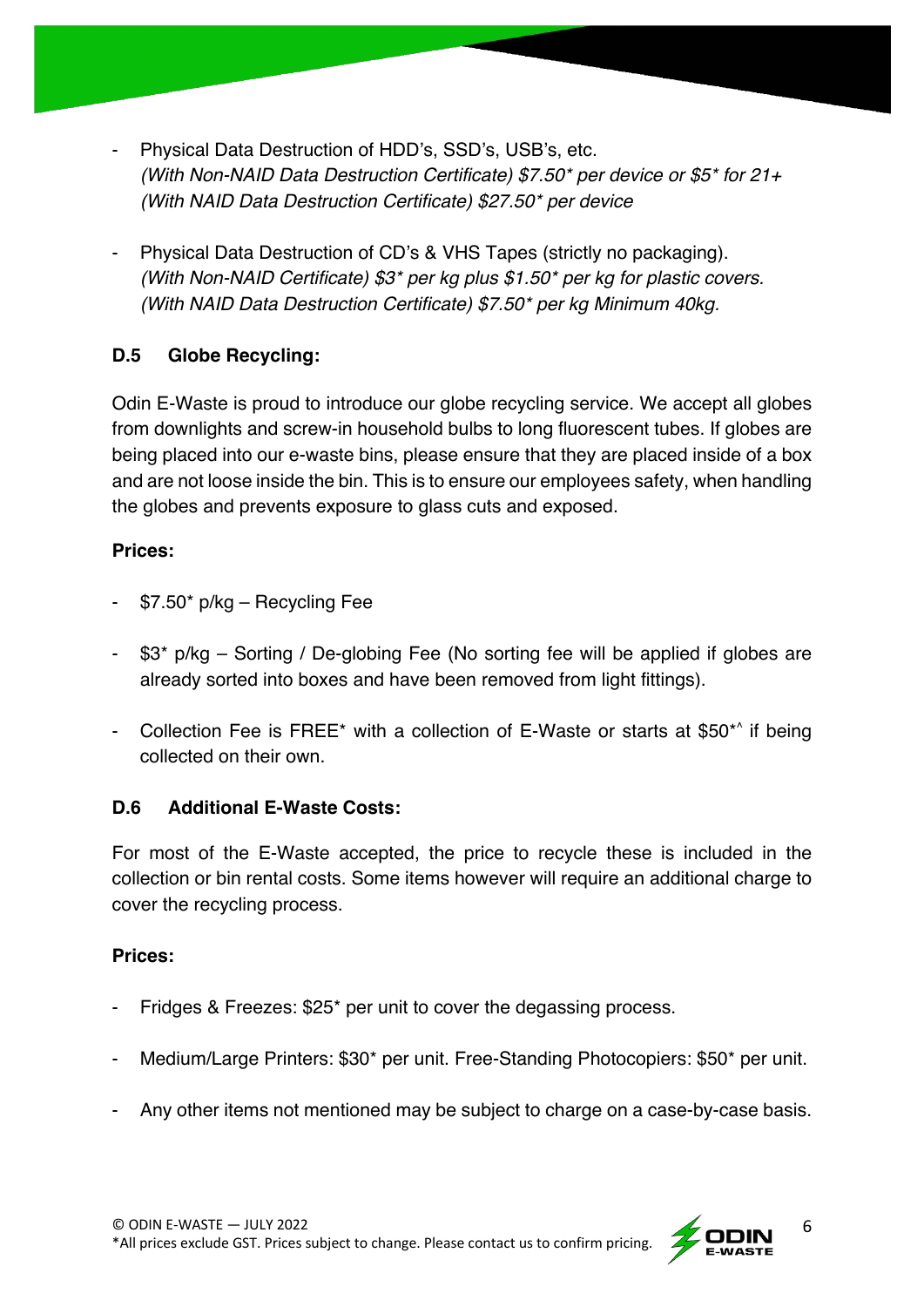#### **D.7 Metal Recycling:**

Odin E-Waste is also able to recycle your metal items. These metals can include Steel, Aluminium, Brass, Copper and many more. Current examples of our metal recycling services include the recycling of metal clasps, scissors and packaging from hospitals in Victoria, up to larger trollies and industrial shelving. Depending on the volume and types of metal being recycled, we can offer small tubs, ranging between 2.3L and 5L, up to our larger 120L, 240L and 660L bins. We can also provide collections without supplied bins for larger items.

#### **Prices:**

- Hospitals, please contact us for a metal recycling information booklet.
- All other organisations, please contact us to find out how we can best work with you, to utilise this service in your workplace.

#### **D.8 Used Ink & Toner Cartridge Recycling:**

Ink and Toner cartridges that have been used, will still contain varying amounts of highly toxic chemicals, that if breathed in or touched can cause serious reactions. Odin E-Waste provide the ability to safely recycle these cartridges. We require all used cartridges to be sealed in a bag or container and if available placed into a box for collection. If your location has an e-waste bin on site, this box can be placed next to the e-waste bin.

#### **Prices:**

- FREE\* "New In-Box" & sealed Ink and Toner Cartridges can be placed inside your e-waste bin for a free collection.
- \$2\* p/kg Used Ink & Toner Cartridges placed next to the E-Waste Bins.
- \$20\* p/kg Used Ink & Toner Cartridges when loose inside E-Waste Bins.
- **Please Note:** If you are just after the disposal of used ink and toner cartridges, please contact us for a quote.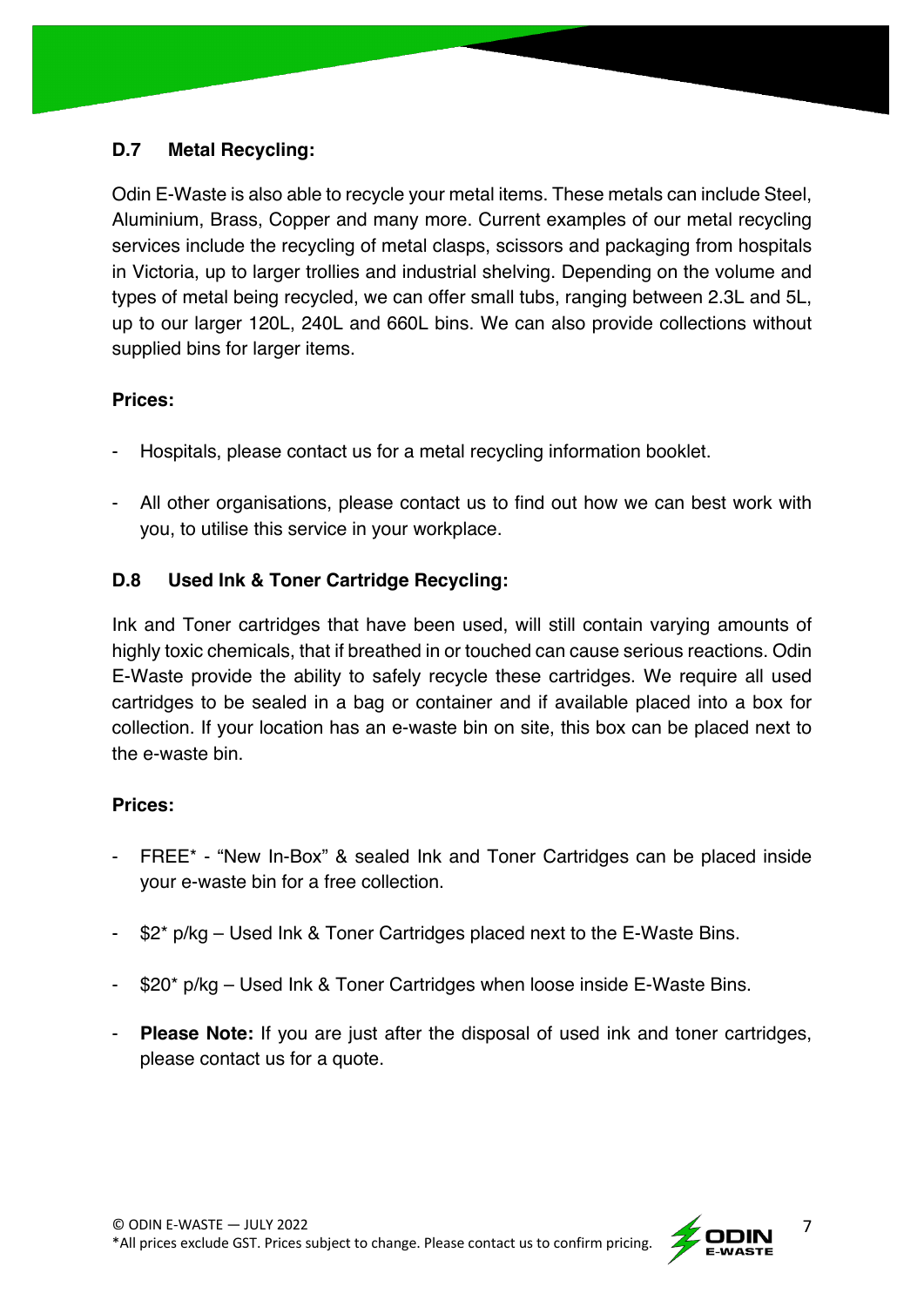#### **D.9 Hard Rubbish Collection & Recycling:**

At Odin E-Waste, our services grow with our customer's needs. Most commercial locations do not have a council operated hard rubbish stream, or an easy way to have their hard rubbish items removed, both quickly and responsibly. Hard Rubbish items include - but are not limited to - desks, chairs, cabinets, tables and more.

#### **Prices:**

- Pricing starts from \$50<sup>\*^</sup>.
- Contact us at www.tinyurl.com/odinquote to see if we can remove your hard waste items and we will get back to you with a quote for collection and recycling.

#### **\*All prices exclude GST. Prices subject to change with minimal notice. ^Prices are subject to change based on your location.**

**Please contact us to confirm pricing.**

# **SECTION E – BILLING STRUCTURE**

**One-Off Collections and Temporary AdHoc Bin Services:** These will be invoiced once all e-waste has been weighed at our factory. We will also email a weight report certificate, that shows how much of your e-waste has been diverted from landfill and will be reused or recycled.

**Permanent AdHoc Bin Services:** These invoices will be sent out at the end of every month. Every location will have an individual invoice that will include all charges for that month, including bin rental, total weight charges from all collections during the month and any of the additional services/fees we offer (e.g. batteries, rubbish removal, etc). A weight report certificate, that shows how much of your e-waste has been diverted from landfill and will be reused or recycled can also emailed out on request.

**PO Numbers:** For organisations that require a PO number to be included on their invoices, please contact us so that we can work out the easiest way to include this on your account.